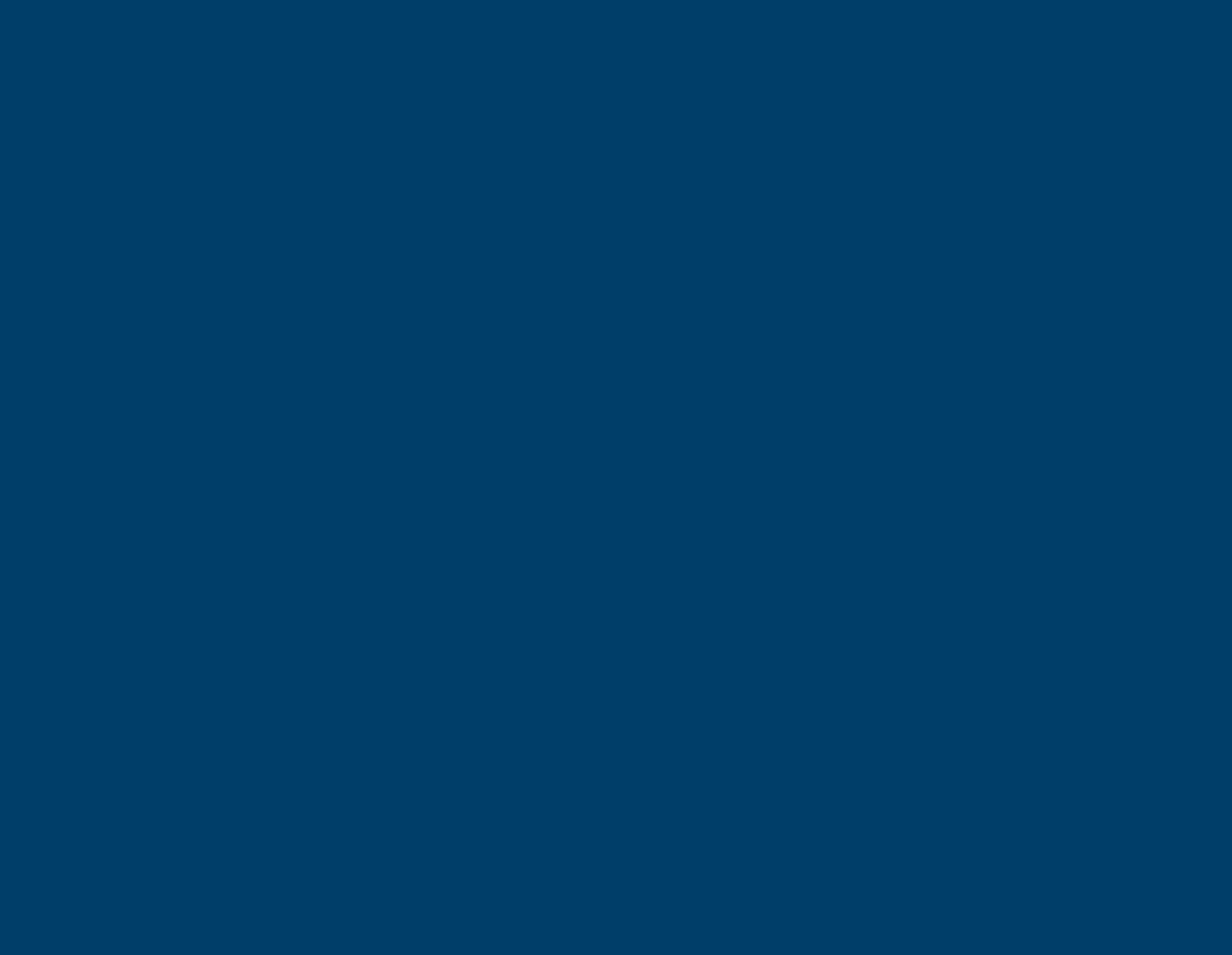# About B2B Bank

- A leading Canadian supplier of third-party investment and RSP loans.
- Provides lending solutions to professionals across various channels within the financial services industry.
- A long-standing history of investment lending experience with a loan portfolio in the billions.
- Offers more loan types and options than any other third-party lender in Canada.

At B2B Bank, we are dedicated to advisors. We do not market our products directly to the public nor do we solicit your clients or provide investment advice. We are simply here to support you and your business.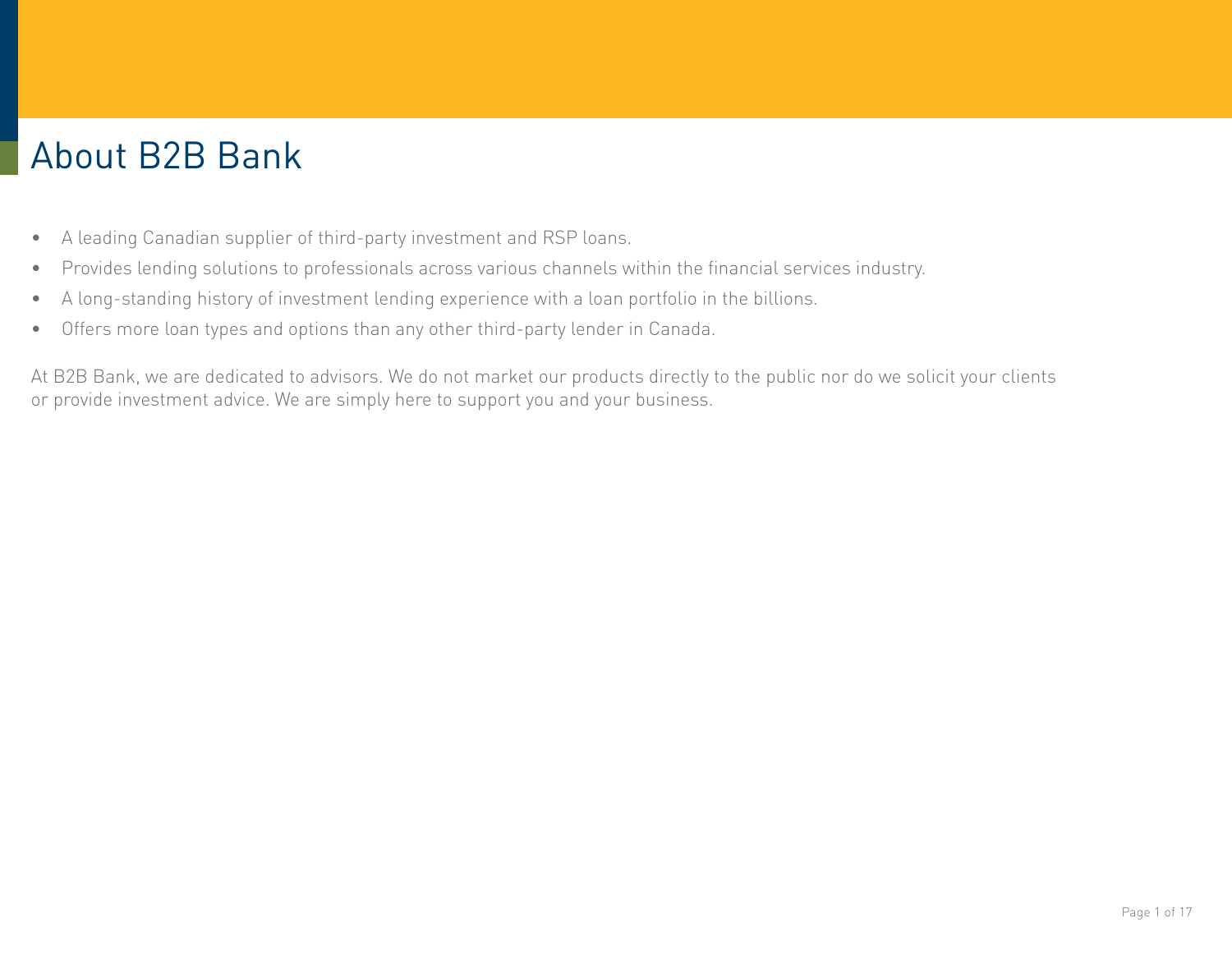# Table of Contents

| Identifying the opportunities       | 3              |
|-------------------------------------|----------------|
| About our loans                     | 4              |
| Lending programs                    | 5              |
| Qualifying criteria                 | $\overline{6}$ |
| <b>Application guidelines</b>       | $\overline{6}$ |
| Calculating loan payments           | 7              |
| Understanding margin loans          | 9              |
| About collateral                    | 12             |
| Marketing and sales support         | 13             |
| Access made easy                    | 14             |
| <b>Business Development support</b> | 16             |
| <b>Client Service support</b>       | 16             |
| Other B2B Bank product solutions    | 17             |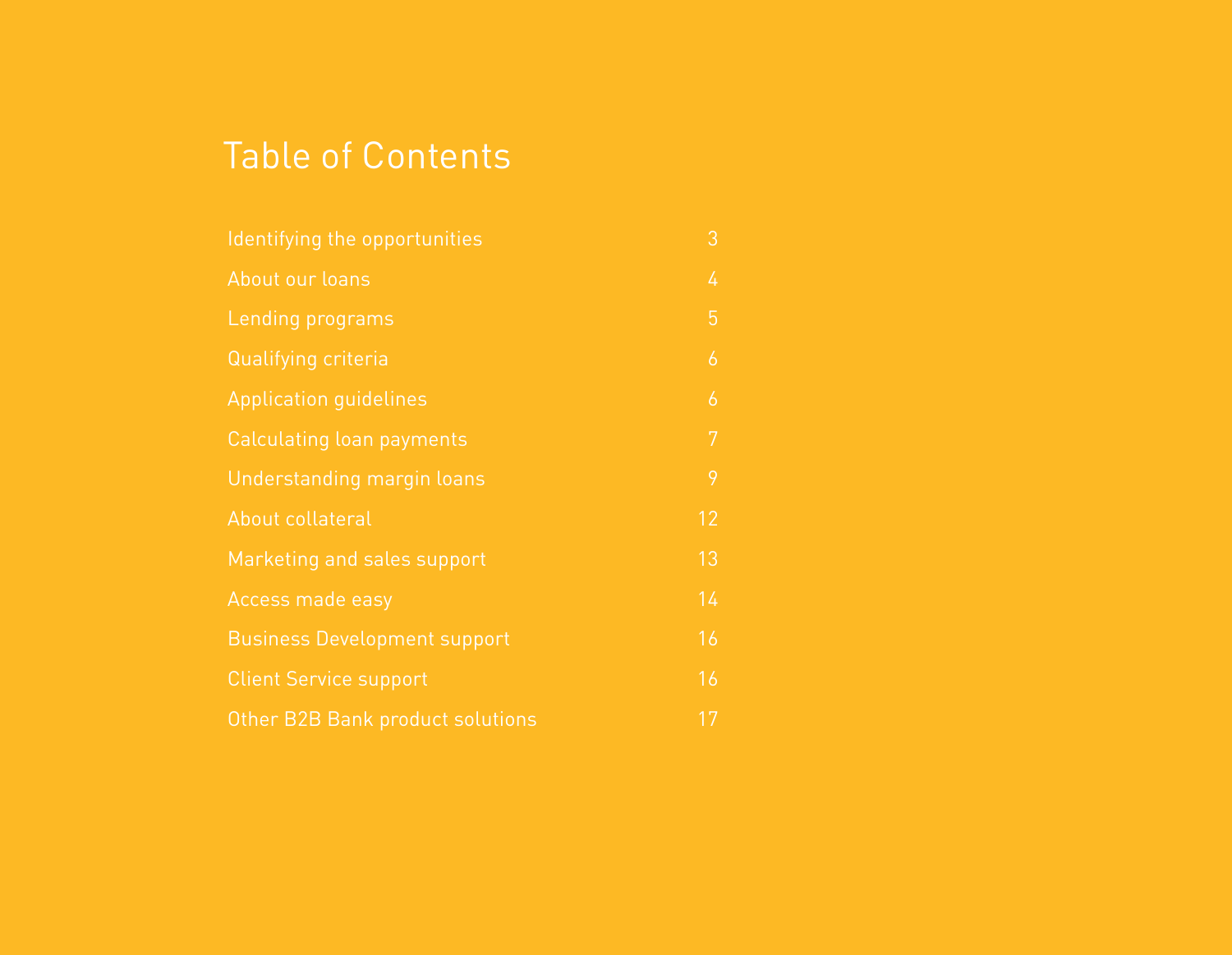# Identifying the opportunities



Choosing the right lender is the first step, but knowing what's appropriate for your client is key.

#### **Banking that works for advisors**

At B2B Bank, we're committed to working with advisors to make investment lending a cornerstone of your growing business. As a leader in the investment lending marketplace, we believe it's important to offer competitive rates, a wide range of products and easy administration.

#### **You're dedicated to your client's needs**

An in-depth understanding of your client's complete financial picture is key to determining whether an investment loan is suitable for their particular circumstances. Determine if your client may qualify for an investment loan by asking yourself questions such as:

- Do they have good credit and positive net worth? This demonstrates that individuals can manage their finances and have other means (beyond their purchased assets) to repay their debt.
- Do they have steady income and are their debts under control? This is important because loan payments are due regardless of the performance of the investments.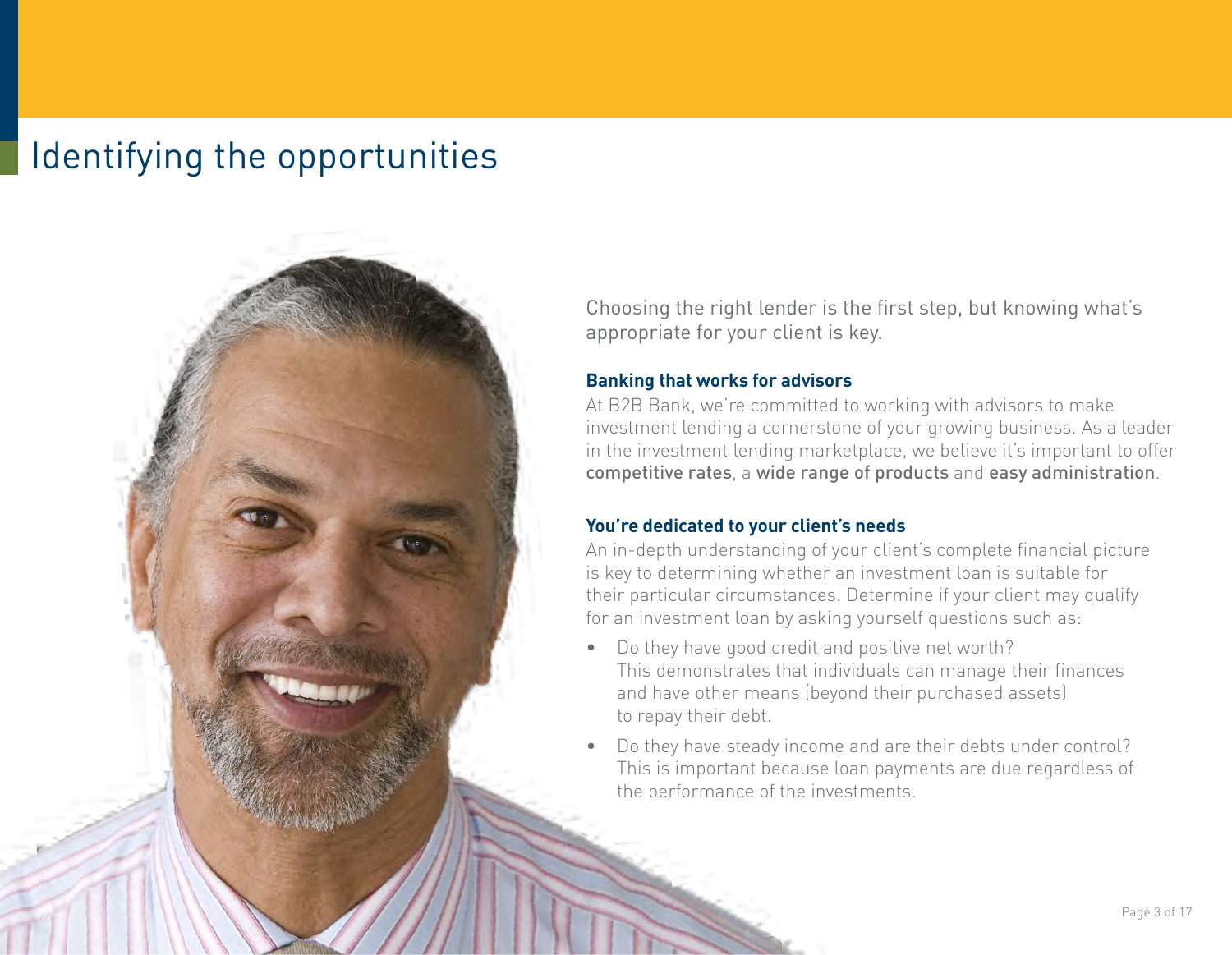# <span id="page-5-0"></span>About our loans

Once you've determined that borrowing to invest is the right strategy for your client, it's time to choose a lending provider you can count on.

Our Investment Loan Program provides you with a broad range of options and solutions that work for you and your client.

We offer four distinct loan types, all of which are competitively priced and available with or without a margin call option, allowing you to customize loans according to your client's needs.

| <b>Loan Types</b>                                                              | <b>Client's</b><br><b>Portion</b> | <b>Borrowed</b><br><b>Amount</b> | <b>Amount</b><br><b>Invested</b> |
|--------------------------------------------------------------------------------|-----------------------------------|----------------------------------|----------------------------------|
| 100% Loan<br>B <sub>2</sub> B Bank finances 100%<br>of the investment.         | \$0                               | \$150,000                        | \$150,000                        |
| 3 For 1 Loan<br>B2B Bank lends up to three times<br>the dollar amount pledged. | \$37,500                          | \$112,500                        | \$150,000                        |
| 2 For 1 Loan<br>B2B Bank lends up to two times<br>the dollar amount pledged.   | \$50,000                          | \$100,000                        | \$150,000                        |
| 1 For 1 Loan<br>B2B Bank matches the dollar<br>amount pledged.                 | \$75,000                          | \$75,000                         | \$150,000                        |

# Key program benefits

#### **Loan amounts up to \$300,0001**

Consolidate all of your client's loans with a single lending provider.

#### **Highly competitive rates**

Reduce the cost of borrowing with low interest rates, which make it more affordable for your clients.

#### **Uniform pricing**

Offer your client the same great rate whether they apply online or on paper.

#### **Simplified loan offer**

Flexible loan products with standardized features make it easier to explain to your clients.

#### **100% Loans require less paperwork2 for loan amounts up to \$100,000**

Less documentation combined with fast funding make executing your client's financial plan easier.

### **Broad fund eligibility**

A majority of Canadian investment industry assets qualify as eligible collateral for all loan types.

#### **Variety and choice**

Multiple loan types and options fit a variety of your client's needs.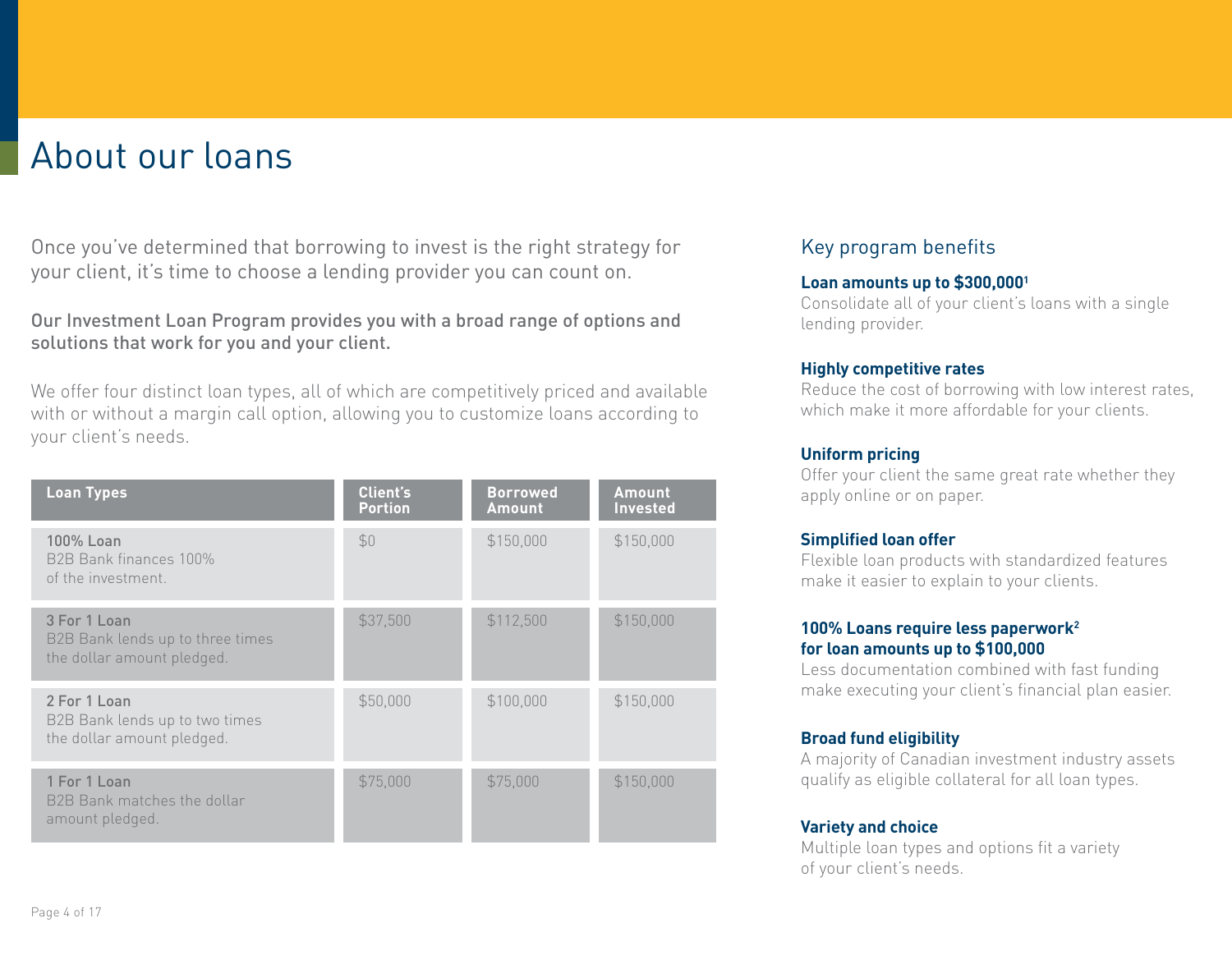# <span id="page-6-0"></span>Lending programs

There are three ways of accessing B2B Bank investment loans — through our B2B Bank Standard Loan Program, our B2B Bank Select Loan Program and our B2B Bank Distribution Alliance Loan Program.

### **B2B Bank Standard Loan Program**

Available for mutual fund investment loans

This program is used for multi-fund investments through any number of mutual fund manufacturers.

- Standard pricing applies.
- Offers the largest variety of mutual funds.

# **B2B Bank Select Loan Program**

Available for mutual fund investment loans

This program is used to purchase eligible mutual fund collateral from multiple B2B Bank distribution alliances.

- Discounted pricing applies.
- Offers your client better rates and greater portfolio diversification.

# **B2B Bank Distribution Alliance Loan Program**

Available for mutual and segregated fund investment loans

This program is used to invest within the same family of eligible funds offered by one Distribution Alliance.

- Preferred pricing applies.
- Offers your client the best rates with the exclusivity of investing within one fund manufacturer.

# Easy-to-use online tools

Apply online with EASE, our Electronic Application Submission Entry (EASE) system, to receive an application status email within seconds. Then, track your application all the way to funding and generate several types of reports to help you manage your business.

Once the loan has been funded, using Advisor Access, you can view your clients' investment account portfolio and loan details as well as place trades in real time.\*

\* Not applicable to independent MGAs.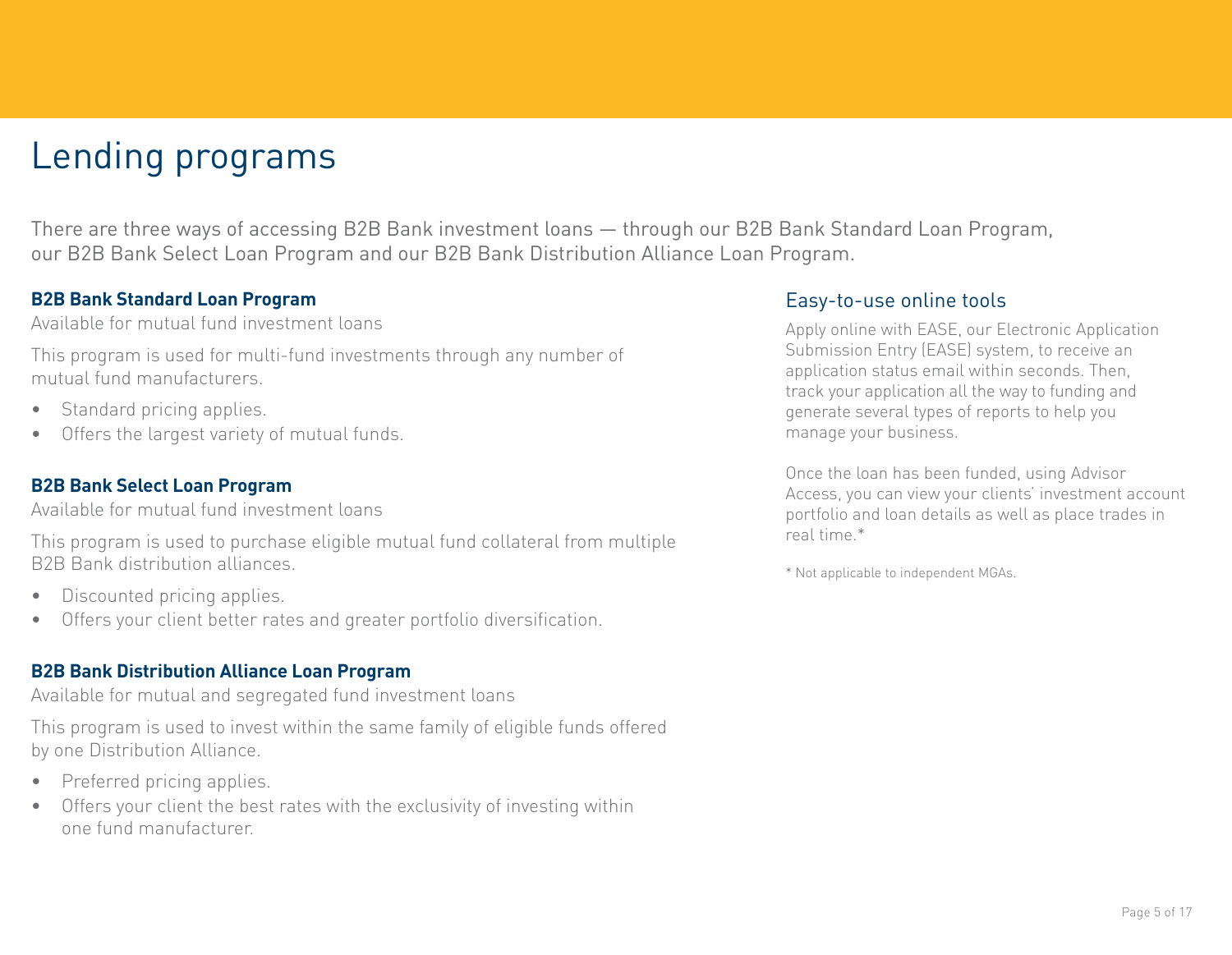# <span id="page-7-0"></span>Qualifying criteria and application guidelines

B2B Bank follows industry-standard procedures to minimize the risk of loan default. This section outlines some of our criteria.

#### **Net worth**

Net worth measures an applicant's overall financial resources. It's calculated by subtracting total outstanding liabilities (debt obligations) from total verifiable assets. (Net worth = Assets - Liabilities)

| Assets include:                                | Liabilities include:    |                                     |
|------------------------------------------------|-------------------------|-------------------------------------|
| A home                                         | Mortgages, leases       | 1 x loan amount if $\leq$ \$100,000 |
| Registered plans                               | Personal loans          | 1.5 x loan amount if $> $100,000$   |
| Non-registered investments<br>Credit card debt |                         | 2 x loan amount if > \$250,000      |
| <b>Stocks</b>                                  | Line of credit balances |                                     |
|                                                |                         |                                     |

NOTE: Net worth minimum requirements are applicable to 100% Loans or to any loan greater than \$250,000.

## Total debt service ratio (TDSR)

TDSR measures an applicant's capacity to repay debt. Regularly recurring monthly debt payments should be less than or equal to 40% of gross monthly income.

| Monthly debt (including new loan payment) | $-x 100\%$ = TDSR |  |
|-------------------------------------------|-------------------|--|
| Gross monthly income                      |                   |  |

Income consists of: Salary Commissions Net self-employed earnings

NOTE: TDSR requirements are applicable to 100% Loans or to any loan greater than \$250,000. TDSR for 100% Loans should not be greater than 40%. TDSR will be calculated for 3 For 1, 2 For 1 and 1 For 1 Loans but will not solely determine credit decision.

## **Credit history**

Credit history shows how an applicant has managed credit in the past. At B2B Bank, we require that all applicant obligations are up-to-date and paid as agreed — no bankruptcies, collections or judgments. For a thorough understanding of the credit evaluation process, please download a copy of our 5 *Cs of Credit* brochure at **[b2bbank.com](https://b2bbank.com/marketing-material/)**.

Applicants who apply for our investment loan program must meet the following criteria.

#### **Basic application rules:**

- The applicant must be an individual; applications and pledges of collateral in company names are not permitted.
- Loans can be registered individually or jointly; Power of Attorney forms are not accepted.
- Applicants must be at least 18 years of age.
- Applicants must be Canadian residents and have a Canadian personal chequing account for pre-authorized loan payments.
- Applicants must have a Social Insurance Number (SIN) to open an Investment Account for pledged collateral.

#### **The following questions may help you determine if a client is likely to qualify for an investment loan:**

- 1. Have they been approved for another loan before — car, RRSP, line of credit?
- 2. Do they make monthly bill, loan and credit card payments on time?
- 3. Do they usually have money left over after meeting their monthly expenses and debt obligations?

If your client answers **No** to one or more of these questions, it is important to properly manage their expectations, as they may not qualify for an investment loan.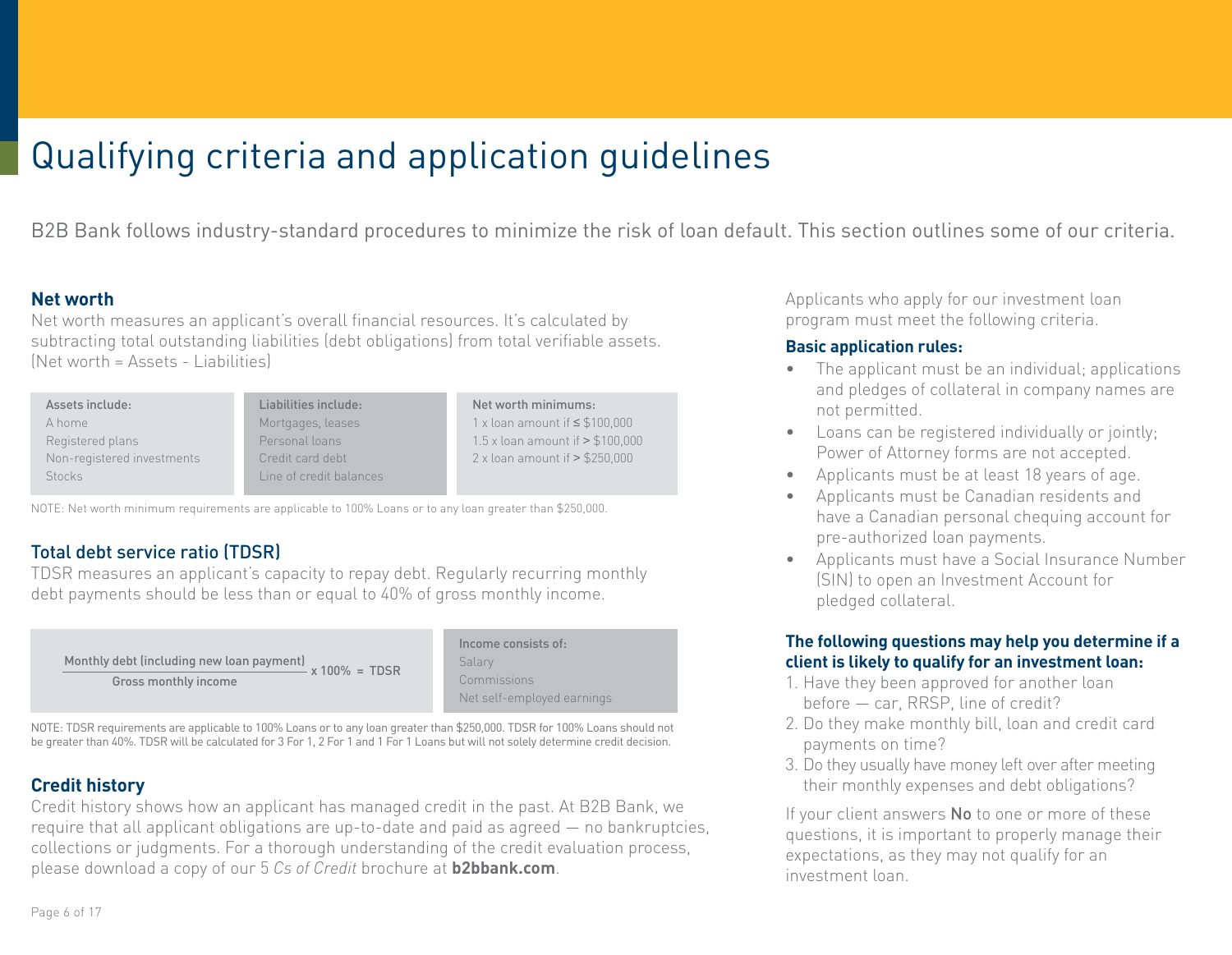# <span id="page-8-0"></span>Calculating loan payments

Prior to applying for a loan, you may want to calculate your client's potential monthly payment to determine if they qualify based on TDSR and if they can afford this extra payment.

#### **Interest Only payments**

The loan amount times the interest rate (Prime Rate + applicable percentage) divided by 12 will give you the monthly payment amount.

### Here's a sample calculation for a \$100,000 100% Loan at an interest rate of 4.50%.

 $\frac{\text{Loan amount ($100,000} \times \text{interest rate ($4.50\%)}{\text{12}} = \text{Monthly payment ($375.00)}$ 

Monthly payment amounts may be adjusted at least annually to reflect changes in the outstanding principal of the loan and the Prime Rate. Any adjusted payments are effective in January and usually remain fixed for the entire calendar year.<sup>3</sup>

#### **Principal & Interest payments**

Monthly payments can be amortized for up to 20 years and are determined by multiplying the loan amount by the applicable interest rate factor.

### Here's a sample calculation for a \$100,000 100% Loan at an interest rate of 4.50% and a 20-year amortization period.

#### Loan amount (\$100,000) x interest rate factor (0.00633) = Monthly payment (\$633.00)

NOTE: the Prime Rate means the annual interest rate announced by B2B Bank from time to time as being its reference rate in effect (the "Prime Rate"). The examples presented are for illustration purposes. The payment amount will vary based on loan amount, interest rate, deferral period and loan type selected.

#### For current investment lending interest rates, please visit **[b2bbank.com](https://b2bbank.com/rates/loan-rates)**.

#### Reminder

With changes in the Prime Rate, the actual amount of interest charged may vary from month to month. When monthly payments exceed the actual interest costs, the difference will be used to reduce the principal. When the actual interest cost exceeds the monthly payment, the difference will be added to the principal.

Borrowers may select a monthly pre-authorized payment date that's convenient for them, from the 1<sup>st</sup> to the 28<sup>th</sup> of the month. Flexible payment dates can help your client manage their monthly cash flow.

Remember to include the estimated monthly loan payment when calculating your client's TDSR.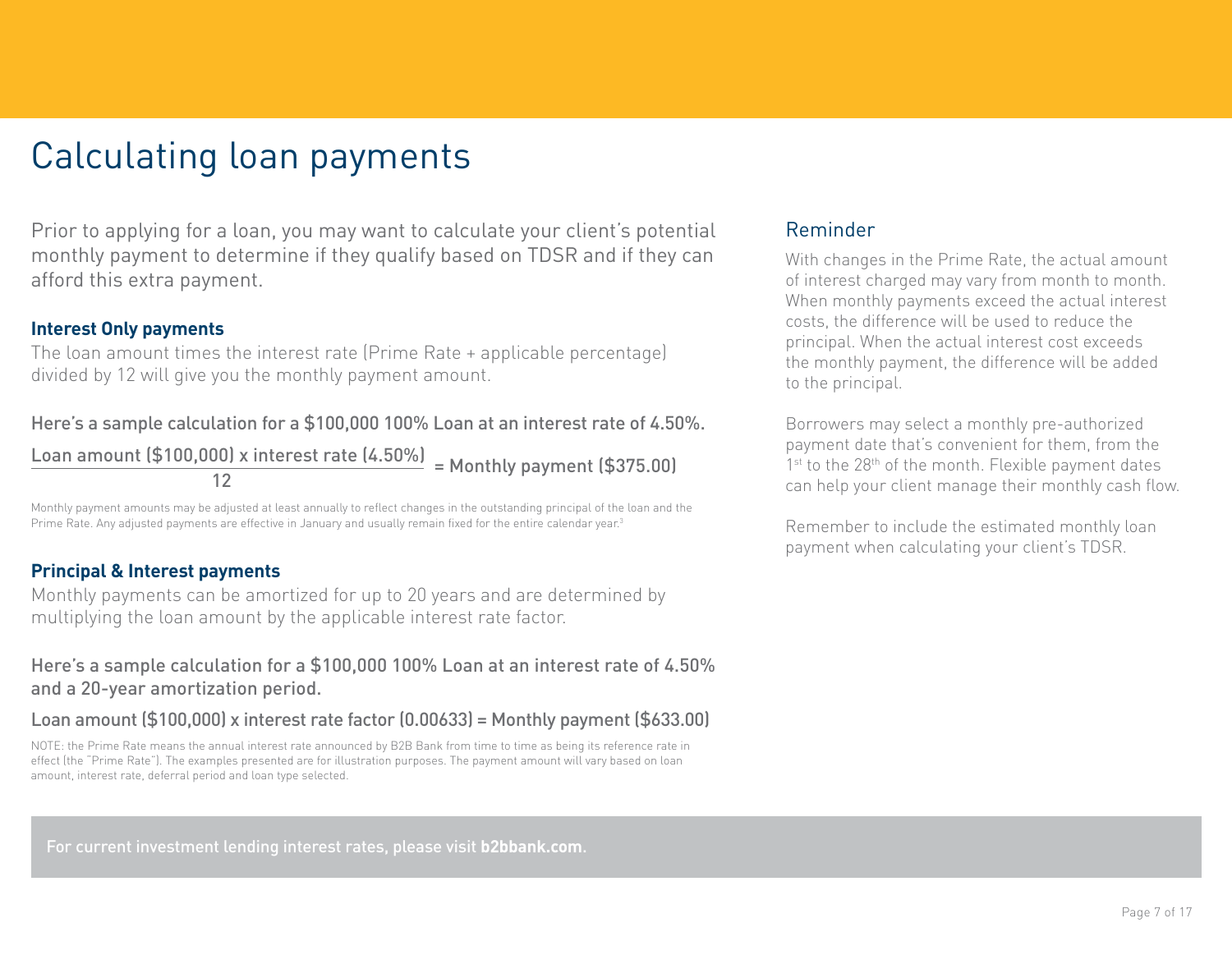Use the following interest rate factors to calculate your client's monthly Principal & Interest loan payment. Or, use our Investment Loan Calculator at **[b2bbank.com](https://b2bbank.com/en/calculators/investment-loan-calculator)**.

| <b>RATE</b> | 1 Year  | 2 Year  | 3 Year  | 4 Year  | 5 Year  | 10 Year | 15 Year | 20 Year |
|-------------|---------|---------|---------|---------|---------|---------|---------|---------|
| 2.25%       | 0.08435 | 0.04265 | 0.02875 | 0.02180 | 0.01764 | 0.00931 | 0.00655 | 0.00518 |
| $2.50\%$    | 0.08447 | 0.04276 | 0.02886 | 0.02191 | 0.01775 | 0.00943 | 0.00667 | 0.00530 |
| 2.75%       | 0.08458 | 0.04287 | 0.02897 | 0.02202 | 0.01786 | 0.00954 | 0.00679 | 0.00542 |
| $3.00\%$    | 0.08469 | 0.04298 | 0.02908 | 0.02213 | 0.01797 | 0.00966 | 0.00691 | 0.00555 |
| 3.25%       | 0.08481 | 0.04309 | 0.02919 | 0.02224 | 0.01808 | 0.00977 | 0.00703 | 0.00567 |
| 3.50%       | 0.08492 | 0.04320 | 0.02930 | 0.02236 | 0.01819 | 0.00989 | 0.00715 | 0.00580 |
| 3.75%       | 0.08504 | 0.04331 | 0.02941 | 0.02247 | 0.01830 | 0.01001 | 0.00727 | 0.00593 |
| 4.00%       | 0.08515 | 0.04342 | 0.02952 | 0.02258 | 0.01842 | 0.01012 | 0.00740 | 0.00606 |
| 4.25%       | 0.08526 | 0.04354 | 0.02964 | 0.02269 | 0.01853 | 0.01024 | 0.00752 | 0.00619 |
| 4.50%       | 0.08538 | 0.04365 | 0.02975 | 0.02280 | 0.01864 | 0.01036 | 0.00765 | 0.00633 |
| 4.75%       | 0.08549 | 0.04376 | 0.02986 | 0.02292 | 0.01876 | 0.01048 | 0.00778 | 0.00646 |
| $5.00\%$    | 0.08561 | 0.04387 | 0.02997 | 0.02303 | 0.01887 | 0.01061 | 0.00791 | 0.00660 |
| 5.25%       | 0.08572 | 0.04398 | 0.03008 | 0.02314 | 0.01899 | 0.01073 | 0.00804 | 0.00674 |
| 5.50%       | 0.08584 | 0.04410 | 0.03020 | 0.02326 | 0.01910 | 0.01085 | 0.00817 | 0.00688 |
| 5.75%       | 0.08595 | 0.04421 | 0.03031 | 0.02337 | 0.01922 | 0.01098 | 0.00830 | 0.00702 |
| $6.00\%$    | 0.08607 | 0.04432 | 0.03042 | 0.02349 | 0.01933 | 0.01110 | 0.00844 | 0.00716 |
| 6.25%       | 0.08618 | 0.04443 | 0.03054 | 0.02360 | 0.01945 | 0.01123 | 0.00857 | 0.00731 |
| 6.50%       | 0.08630 | 0.04455 | 0.03065 | 0.02371 | 0.01957 | 0.01135 | 0.00871 | 0.00746 |
| 6.75%       | 0.08641 | 0.04466 | 0.03076 | 0.02383 | 0.01968 | 0.01148 | 0.00885 | 0.00760 |
| $7.00\%$    | 0.08653 | 0.04477 | 0.03088 | 0.02395 | 0.01980 | 0.01161 | 0.00899 | 0.00775 |
| 7.25%       | 0.08664 | 0.04489 | 0.03099 | 0.02406 | 0.01992 | 0.01174 | 0.00913 | 0.00790 |
| 7.50%       | 0.08676 | 0.04500 | 0.03111 | 0.02418 | 0.02004 | 0.01187 | 0.00927 | 0.00806 |
| 7.75%       | 0.08687 | 0.04511 | 0.03122 | 0.02430 | 0.02016 | 0.01200 | 0.00941 | 0.00821 |
| $8.00\%$    | 0.08699 | 0.04523 | 0.03134 | 0.02441 | 0.02028 | 0.01213 | 0.00956 | 0.00836 |
| 8.25%       | 0.08710 | 0.04534 | 0.03145 | 0.02453 | 0.02040 | 0.01227 | 0.00970 | 0.00852 |
| 8.50%       | 0.08722 | 0.04546 | 0.03157 | 0.02465 | 0.02052 | 0.01240 | 0.00985 | 0.00868 |
| 8.75%       | 0.08734 | 0.04557 | 0.03168 | 0.02477 | 0.02064 | 0.01253 | 0.00999 | 0.00884 |
| 9.00%       | 0.08745 | 0.04568 | 0.03180 | 0.02489 | 0.02076 | 0.01267 | 0.01014 | 0.00900 |

#### **AMORTIZATION PERIOD**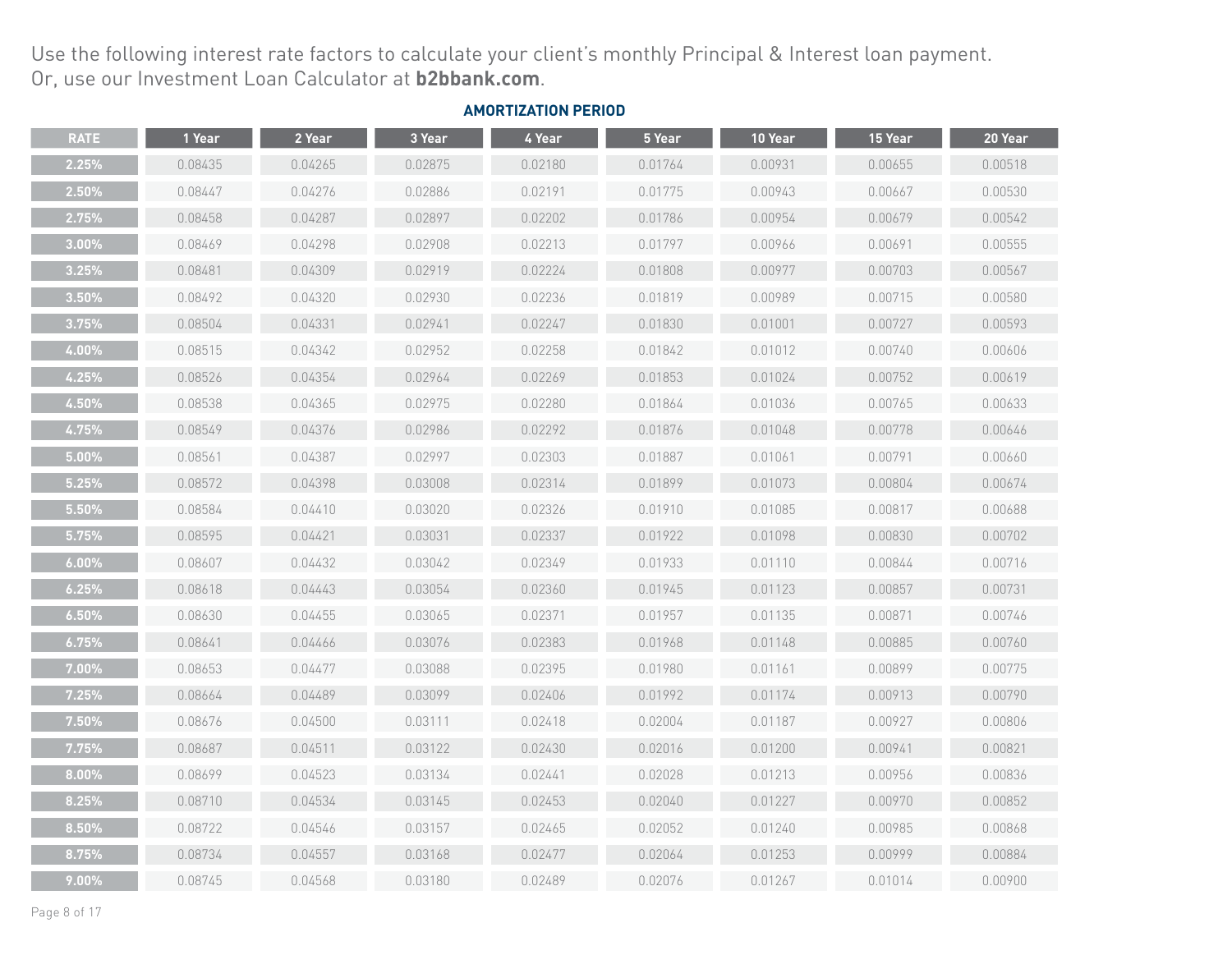# <span id="page-10-0"></span>Understanding margin loans

Margin call loans are tied to loan-to-value (LTV) ratios. Over time, the value of the loan collateral will fluctuate with the market. Choosing between a margin call loan and a no margin call loan comes down to an investor's comfort level with potential market volatility.

## **The role of the LTV ratio**

If the value of the collateral depreciates, the LTV will increase. Depending on the severity of the depreciation, the result may be a margin warning or a margin call.

If the value of the collateral **appreciates**, the LTV will decrease. Significant degrees of collateral appreciation could result in excess collateral.

## **Conversion of no margin call — Interest Only loans4**

No margin call, Interest Only loans will convert to Principal & Interest payments when the LTV ratios are equal to or exceed minimum thresholds. For more information, see our Investment Loan Program Overview at **[b2bbank.com](https://b2bbank.com/marketing-material/)**.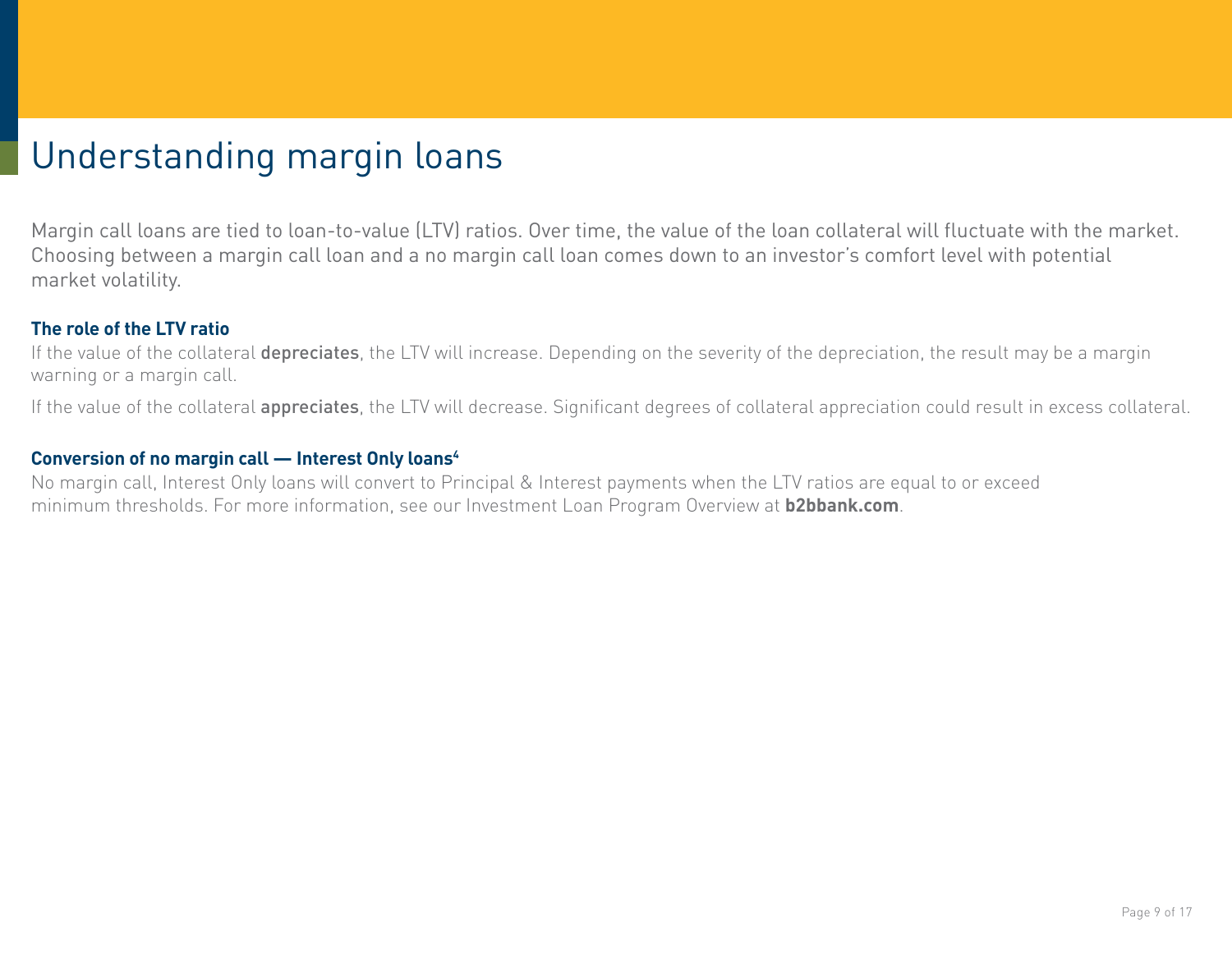# Understanding margin loans

# Margin warnings/margin calls

Margin warnings or margin calls are triggered when the LTV reaches certain percentages. Here's an illustration:

| <b>Loan Type</b> | <b>Amount</b> | <b>Collateral</b>      | <b>LTV Ratios</b>   |
|------------------|---------------|------------------------|---------------------|
| 100% Loan        | \$20,000      | \$20,000               | 100% at approval    |
|                  | \$20,000      | \$18,182               | 110% margin warning |
|                  | \$20,000      | \$16,667               | 120% margin call    |
| 3 For 1 Loan     | \$20,000      | $$26,667$ <sup>5</sup> | 75% at approval     |
|                  | \$20,000      | \$23,529               | 85% margin warning  |
|                  | \$20,000      | \$21,053               | 95% margin call     |
| 2 For 1 Loan     | \$20,000      | \$30,0005              | 66.6% at approval   |
|                  | \$20,000      | \$26,667               | 75% margin warning  |
|                  | \$20,000      | \$23,529               | 85% margin call     |
| 1 For 1 Loan     | \$20,000      | \$40,000 <sup>5</sup>  | 50% at approval     |
|                  | \$20,000      | \$26,667               | 75% margin warning  |
|                  | \$20,000      | \$23,529               | 85% margin call     |

#### **Margin warning**

Margin warning letters may be sent to borrowers when their LTV ratios reach the applicable percentage; in the event we notify your clients, we will also send you a report of any clients with accounts in warning position. This allows you to discuss what action should be taken in the event of a margin call. Please note that it is your responsibility to monitor the ratios of your client's investment loan accounts to ensure that they remain at acceptable LTV levels.

#### **Margin call**

In the event that the LTV ratio reaches the applicable percentage, a margin call may be made and you may be notified by mail. In this case, the borrower will be required to pledge additional collateral and/or invest cash into the client's investment account. Cash or cheque can be use to pay down the loan. Cash option is not available for independent MGAs. Note that margin calls are triggered on gross market value (before the deferred sales charge).

### **Monitoring clients' LTV ratios**

Advisor Access provides online reporting that can help you manage your clients' investment accounts, including monitoring their LTV ratio.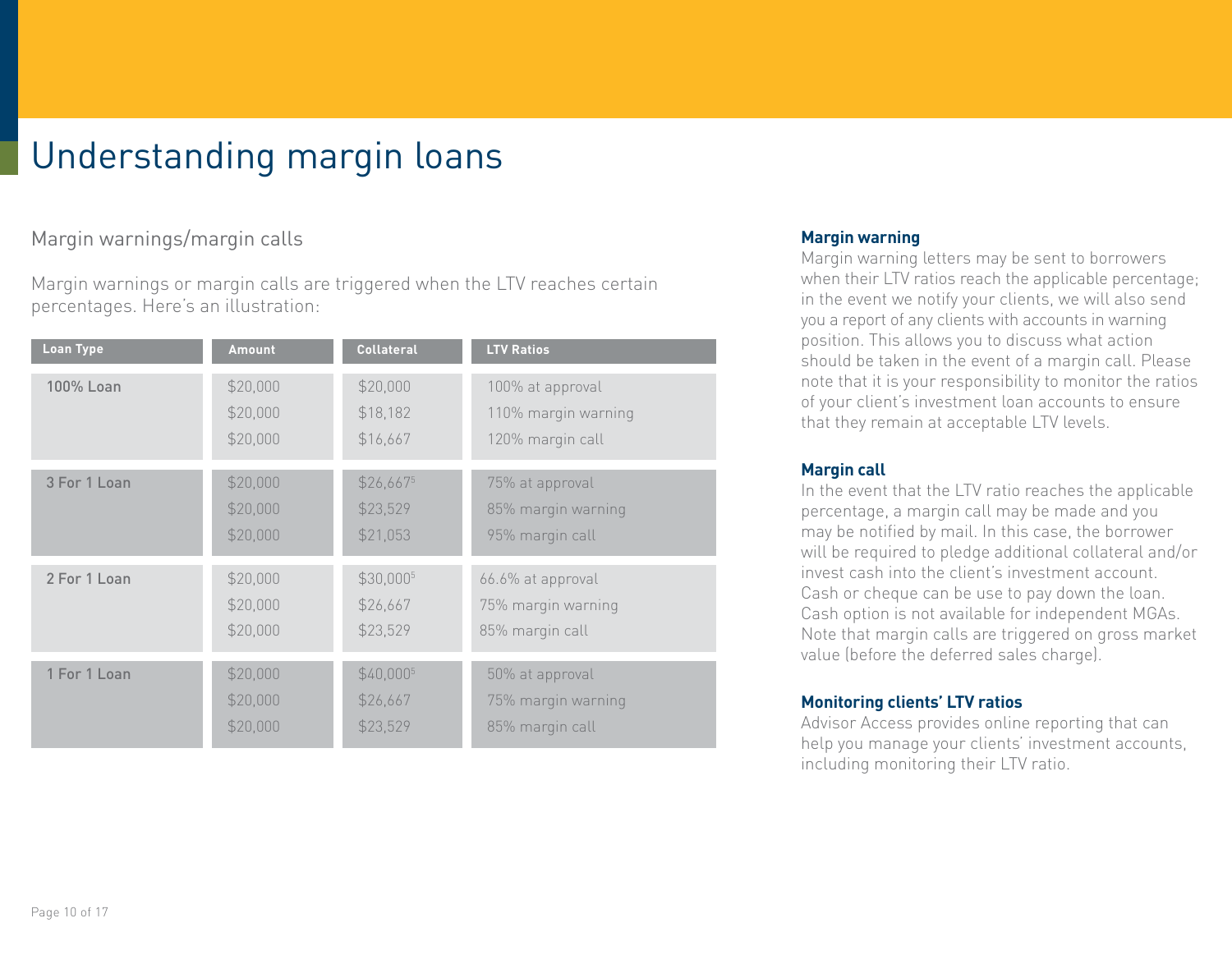

# Use these formulas to calculate margin warning and margin call amounts.

| Loan Type        | <b>Margin Warning Amount</b> | <b>Margin Call Amount</b> |
|------------------|------------------------------|---------------------------|
| <b>100% Loan</b> | Borrowed amount<br>1.10      | Borrowed amount<br>1.20   |
| 3 For 1 Loan     | Borrowed amount<br>0.85      | Borrowed amount<br>0.95   |
| 2 For 1 Loan     | Borrowed amount<br>0.75      | Borrowed amount<br>0.85   |
| 1 For 1 Loan     | Borrowed amount<br>0.75      | Borrowed amount<br>0.85   |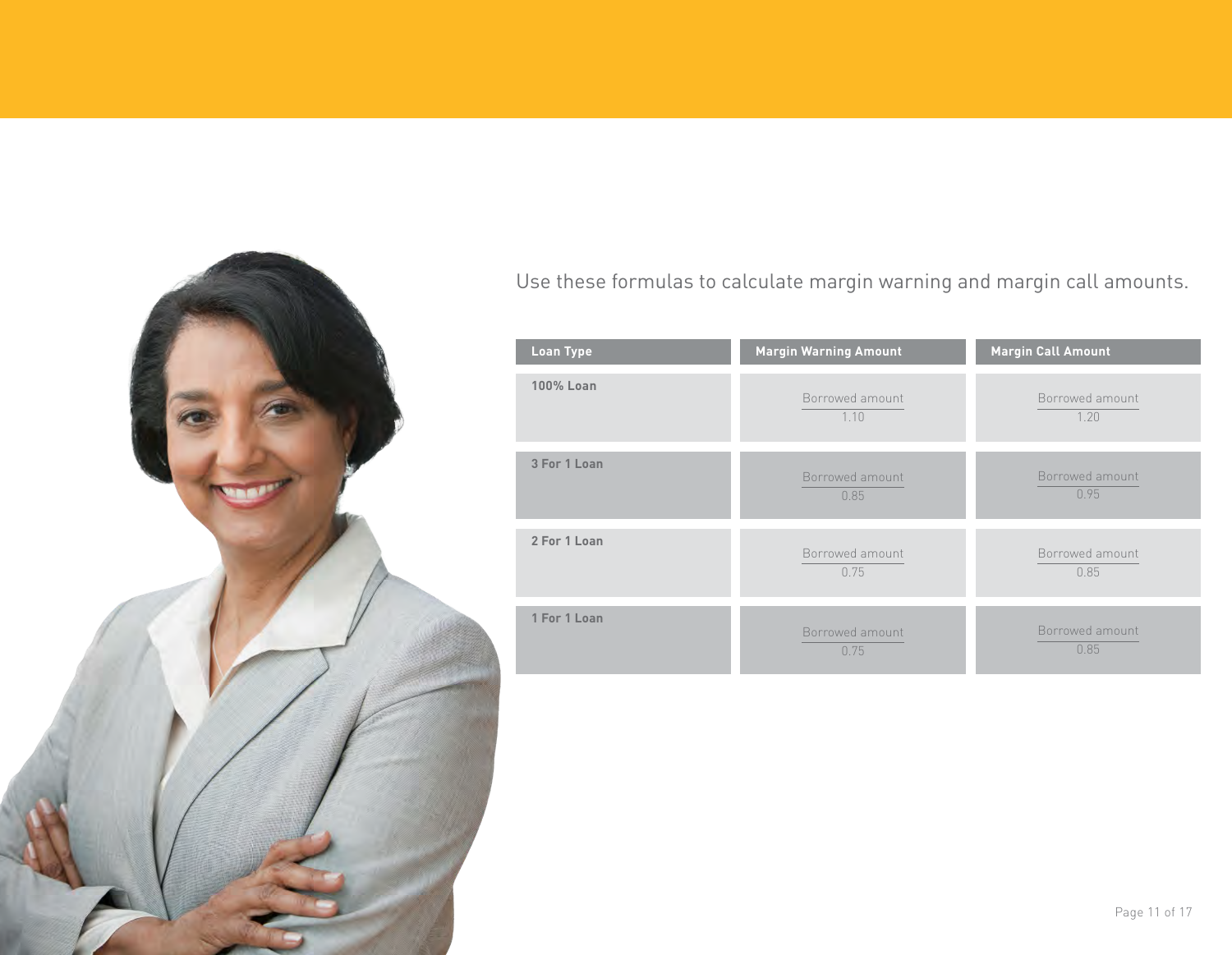# <span id="page-13-0"></span>About collateral

As a lender, B2B Bank does not provide investment advice to individuals or advisors. For MFDA, AMF and IIROC regulated entities, B2B Bank Dealer Services holds pledged funds as collateral in an investment account for B2B Bank loans. For independent MGAs, B2B Bank holds both the loan and investment accounts for pledged segregated funds.

# **Broad fund eligibility**

A majority of industry assets qualify as eligible collateral for all loan types, giving your client a broad range of investment options.<sup>6</sup>

- To qualify, funds must trade electronically in Canadian dollars and be valued at least weekly.
- The following categories are not eligible as collateral for any B2B Bank loan product: Retail Venture Capital, Alternative Strategies and Specialty (including Principal Protected Notes).

# **Flexible dividend/distribution options**

Dividends or fund distributions can be managed in one of the following ways for 3 For 1, 2 For 1 and 1 For 1 Loans as well as 100% Loans with Principal & Interest payments:

- Reinvested in the same fund
- Deposited to the client's bank account. Clients may also choose to increase their monthly minimum loan payment.
- Deposited to the cash portion of clients' investment accounts.

For 100% Loans with Interest Only payments, dividends or fund distributions can only be reinvested in the same fund or used to pay down the loan balance. Requests can be submitted on an ad hoc basis to pay down the loan with the cash position of the investment account.

NOTE: Because systematic withdrawal plans (SWPs) systematically reduce the value of a fund holding, they are not permitted on any asset pledged as collateral against an investment loan.

# Collateral eligibility

On Advisor Access, advisors will be able to view two eligible fund lists: the *Fund Collateral Eligibility List* and the *Eligible Asset List*. When completing the loan application, advisors should consult the *Fund Collateral Eligibility Lis*t, also available on EASE, for a comprehensive list of all funds that qualify as eligible collateral for B2B Bank investment loans.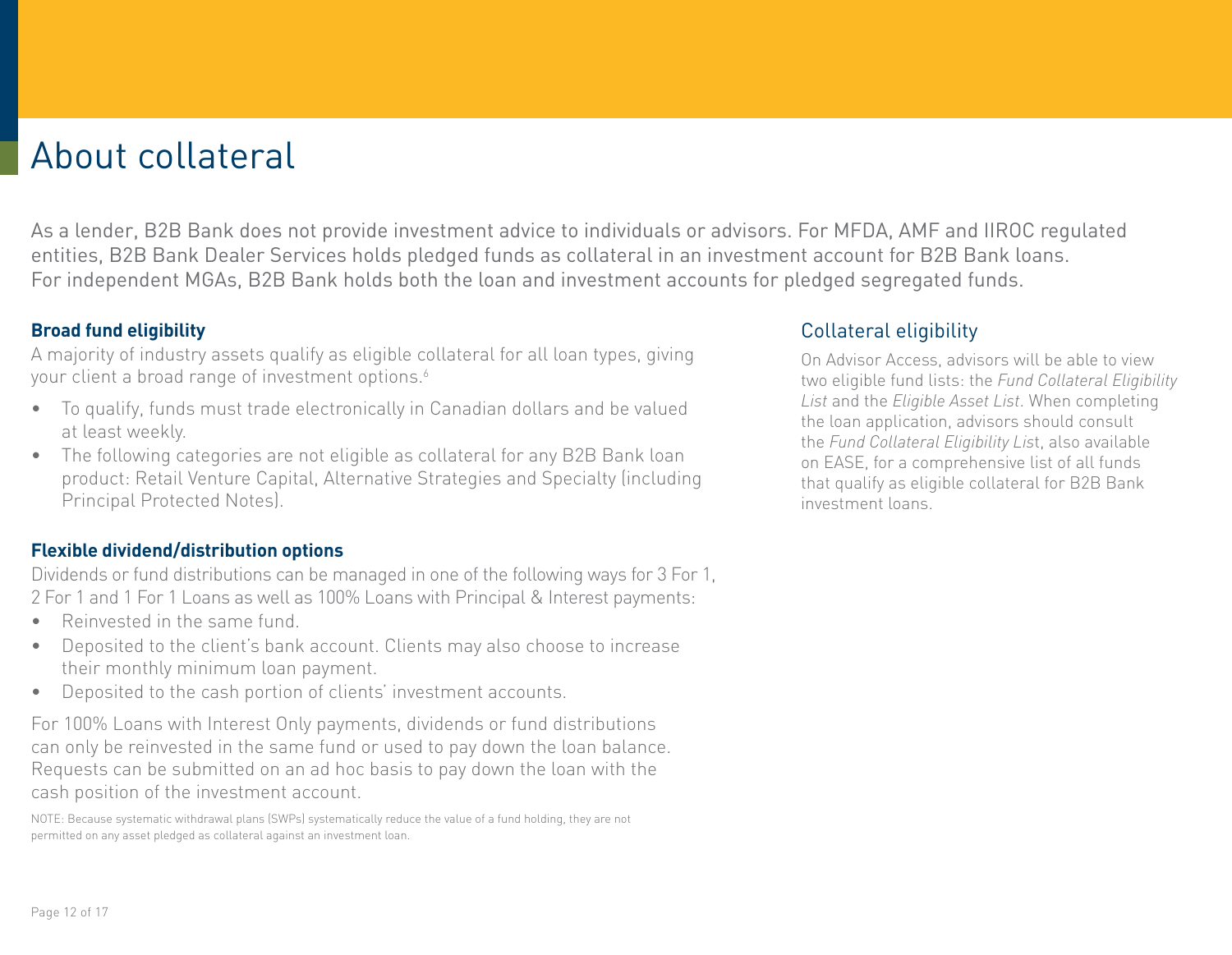# <span id="page-14-0"></span>Marketing and sales support

# B2B Bank offers you full support before, during and after the sale of the loan.

Build your business with our user-friendly marketing support materials. Here's a snapshot of what you'll find at **[b2bbank.com](https://b2bbank.com/marketing-material/index)**:

### **Sample Applications**

See what a correctly completed investment loan application looks like.

### **Frequently Asked Questions**

Answers to the most common questions regarding investment lending.

### **Marketing Materials**

Access information about our company, products and services. Learn what we look for when assessing your client's creditworthiness in our 5 Cs of Credit brochure.

### **Admin Tips**

Post sale how-to instructions for typical transactions such as:

- Calculating and withdrawing excess collateral.
- Changing dividend/distribution payments.
- Pledging additional collateral, cash or cheque.
- Loan account maintenance.

## **EASE Application Process**

A step-by-step guide to completing a loan application using our Electronic Application Submission Entry (EASE) system.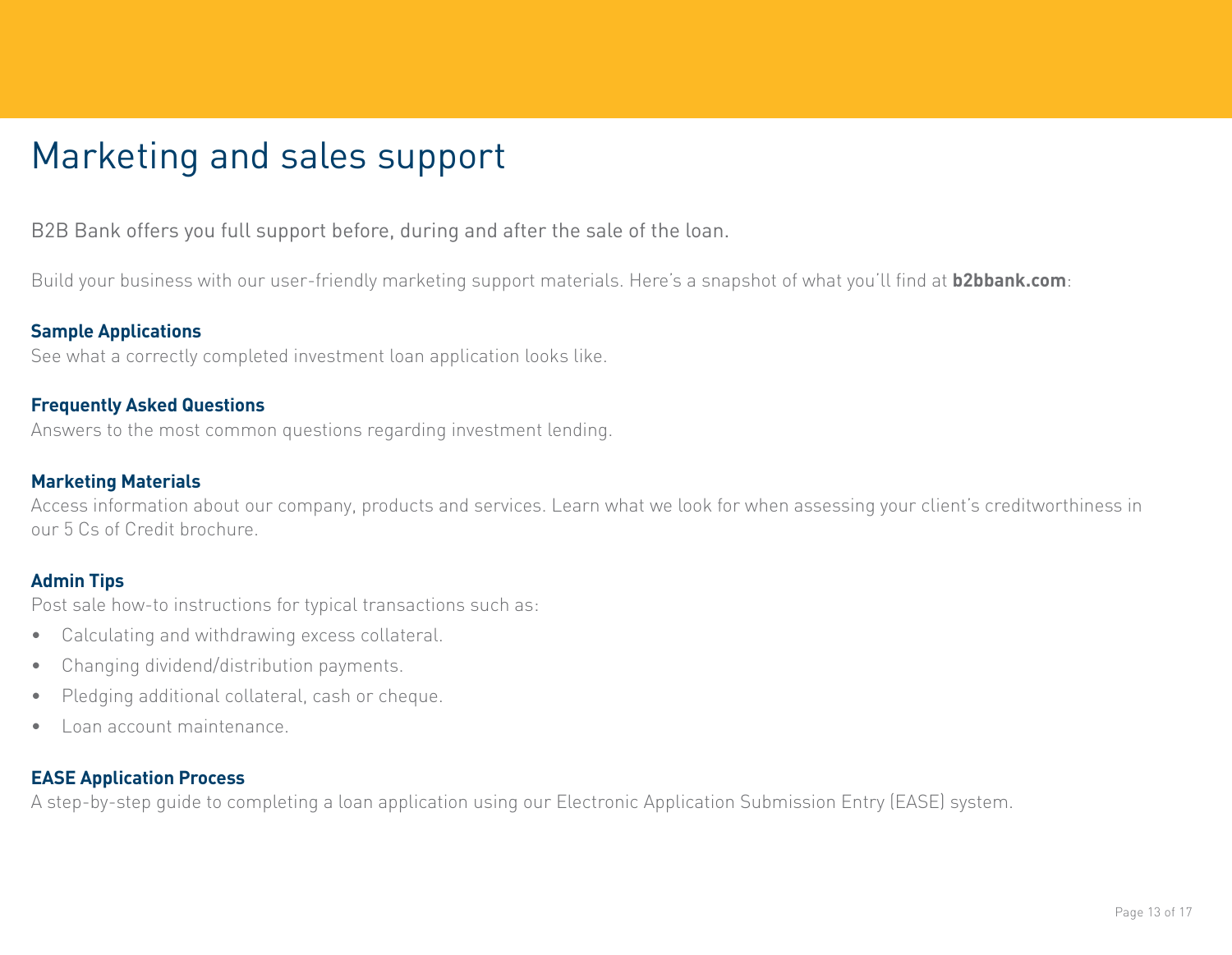# <span id="page-15-0"></span>Access made easy



## Online tools

### **Advisor Access**

Our secure online connection provides advisors with the powerful tools you need to save time and improve the efficiency of your practice.

- Get detailed account information, downloadable in various formats (PDF, word, excel, text)
- Place orders in real time on B2B Bank Dealer Services accounts
- Obtain client documents going back seven years (statements and tax receipts)
- Retrieve reports on client trades, transactions, and a wide variety of information
- Subscribe to eAlerts, a summary of the previous day's activities (e.g., clients' daily trades, credit/debit cash balances, missing applications)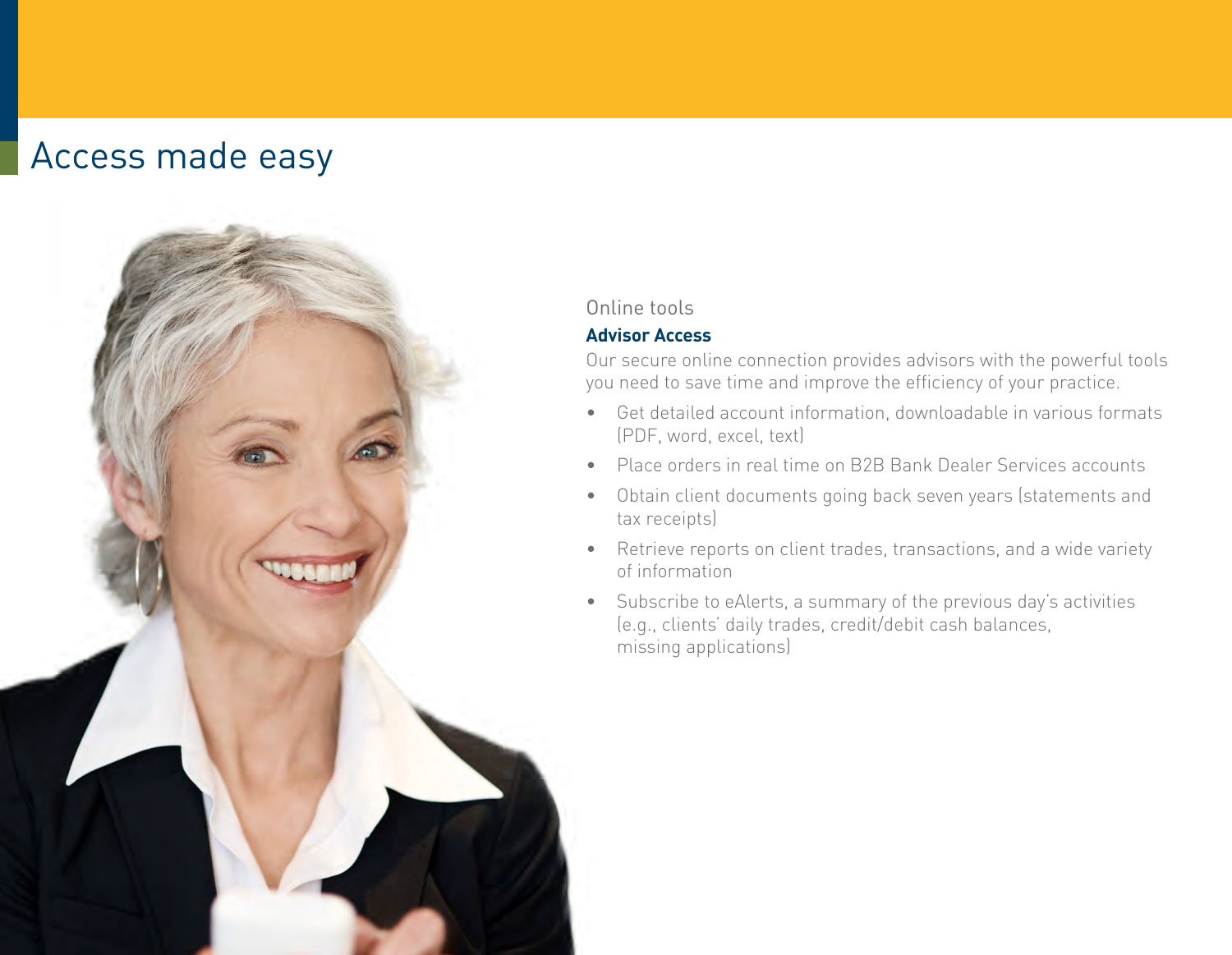## **Investor Access (available for B2B Bank Dealer Services clients only)**

Clients can access detailed balance and transaction reports for their investment account, online 24/7. By selecting eDelivery of statements, confirmations and tax receipts, clients will save time and have access to their important documents for up to seven years.

Clients can access detailed account information daily and can sign up for an email alert when account statements or other documents are available online.

### **Trading**

For mutual funds: Advisors can buy, sell, switch or convert mutual funds online through Advisor Access.

For equity and fixed income: IIROC-licensed advisors can call the Trading Desk at 1.866.542.3403

For segregated funds purchased by independent MGAs: purchase instructions will be taken directly from the original insurance application or B2B Bank's Redemption/Purchase form and placed by B2B Bank.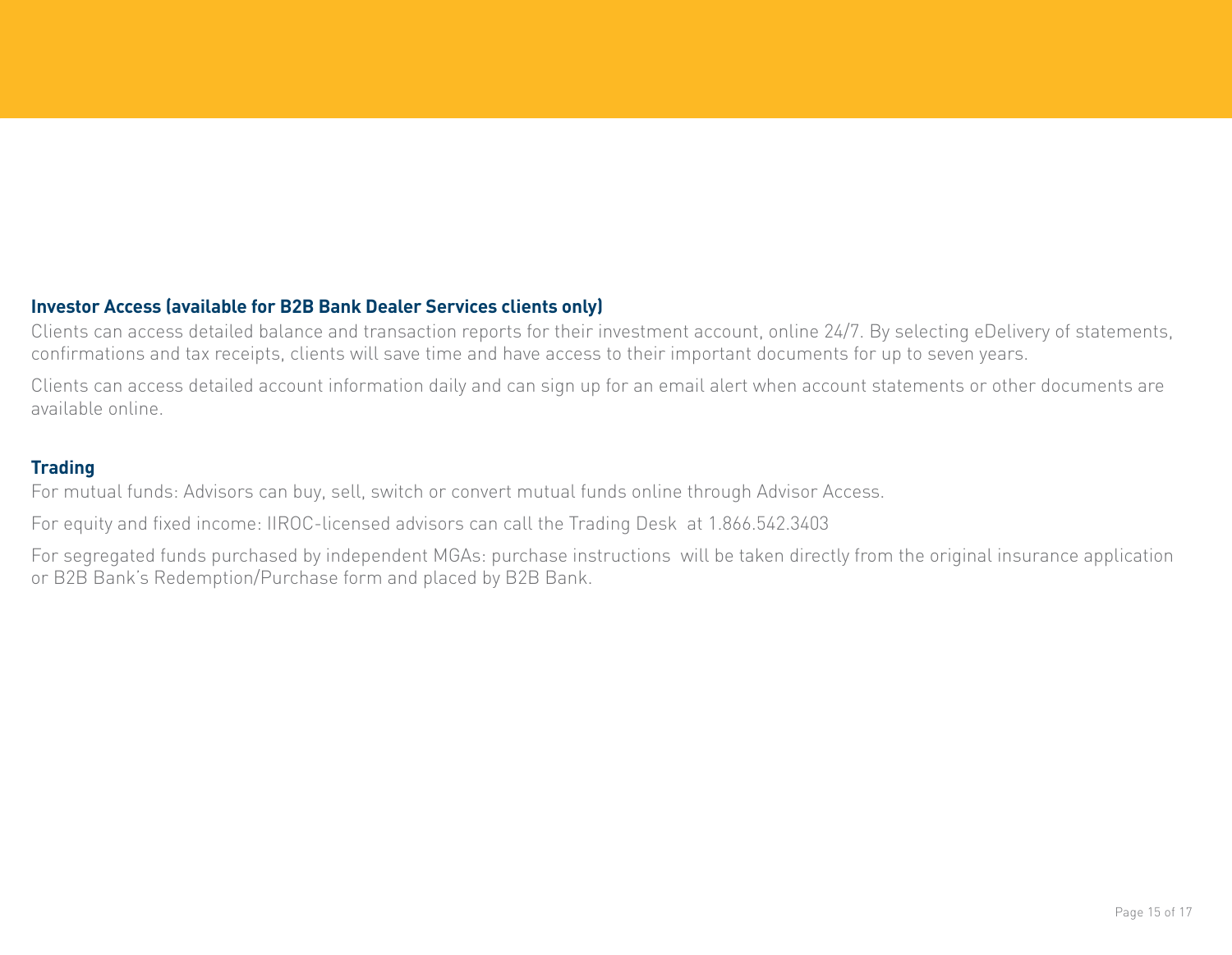# <span id="page-17-0"></span>Sales support

#### **Business Development support**

From coast-to-coast, B2B Bank Business Development Managers are ready and eager to assist you. For product training, sales presentations or to discuss business opportunities, please visit **[b2bbank.com/contactus](http://b2bbank.com/contactus)** where you'll find an interactive map listing the Business Development representative in your area. You may also call us at 1.800.263.8349.

#### **Client Service support**

For general inquiries or service support, call one of our B2B Bank Client Service Representatives at 1.800.263.8349 from Monday to Friday, 8:00 a.m. to 8:00 p.m. ET.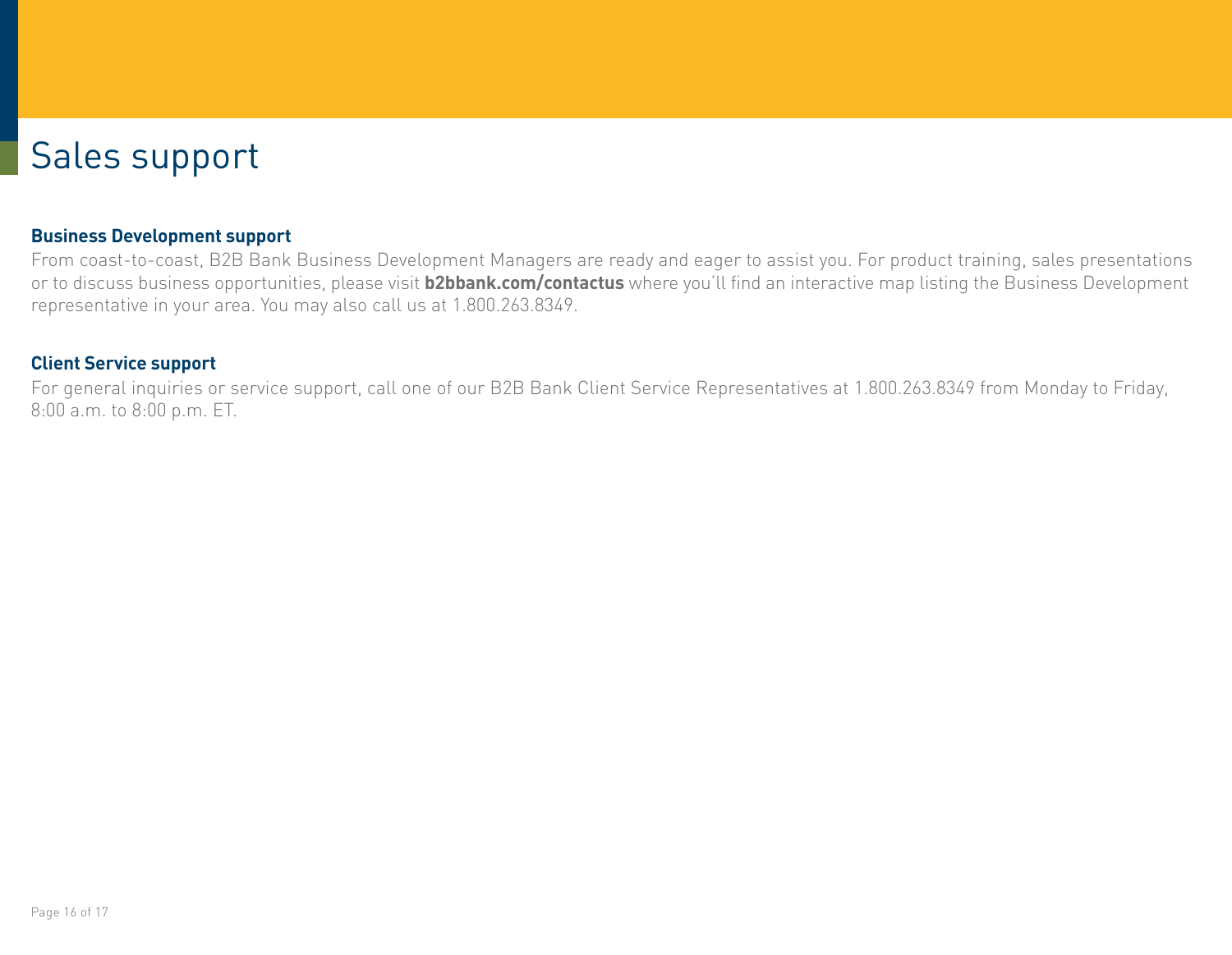# <span id="page-18-0"></span>Other product solutions

Visit **[b2bbank.com](http://b2bbank.com)** to learn more about other products, such as:

### **RSP loans**

Our RSP loans are an affordable way for your clients to make their RRSP contribution.

## **Mortgages**

Competitive rates on broker mortgages and lines of credit.

# **Banking services**

A suite of financial products to meet everyday banking needs.

# **Deposits**

GICs at rates among the most competitively priced in the industry.

### **Investment Accounts**

A variety of options available for registered and non-registered accounts offered by B2B Bank Dealer Services.